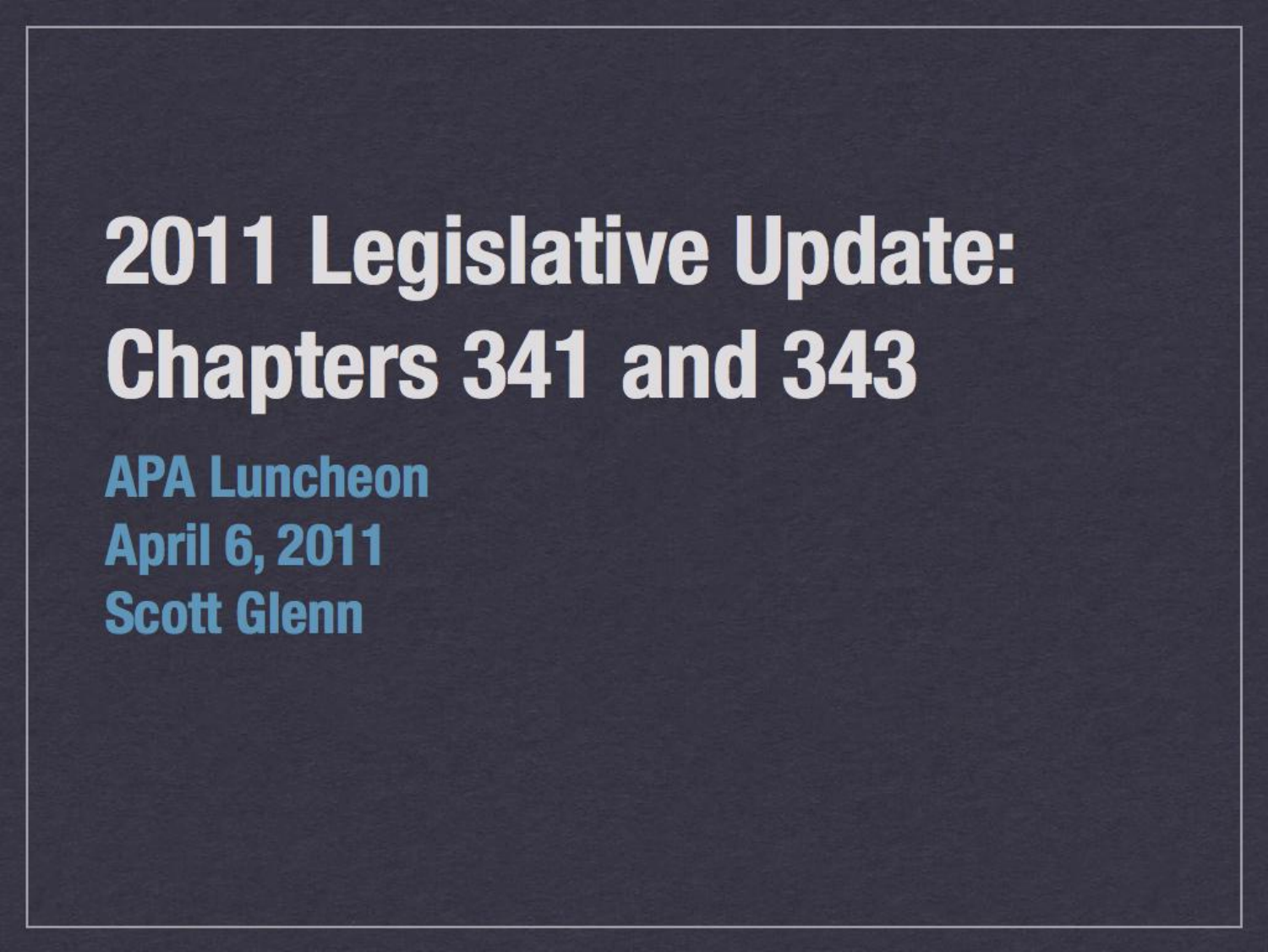## SB 2818 (2010)

- Based on UH Study Omnibus Bill
- Focused on Chapter 341
- Passed 7 committees, stopped at FIN
- Was not re-introduced in 2011 session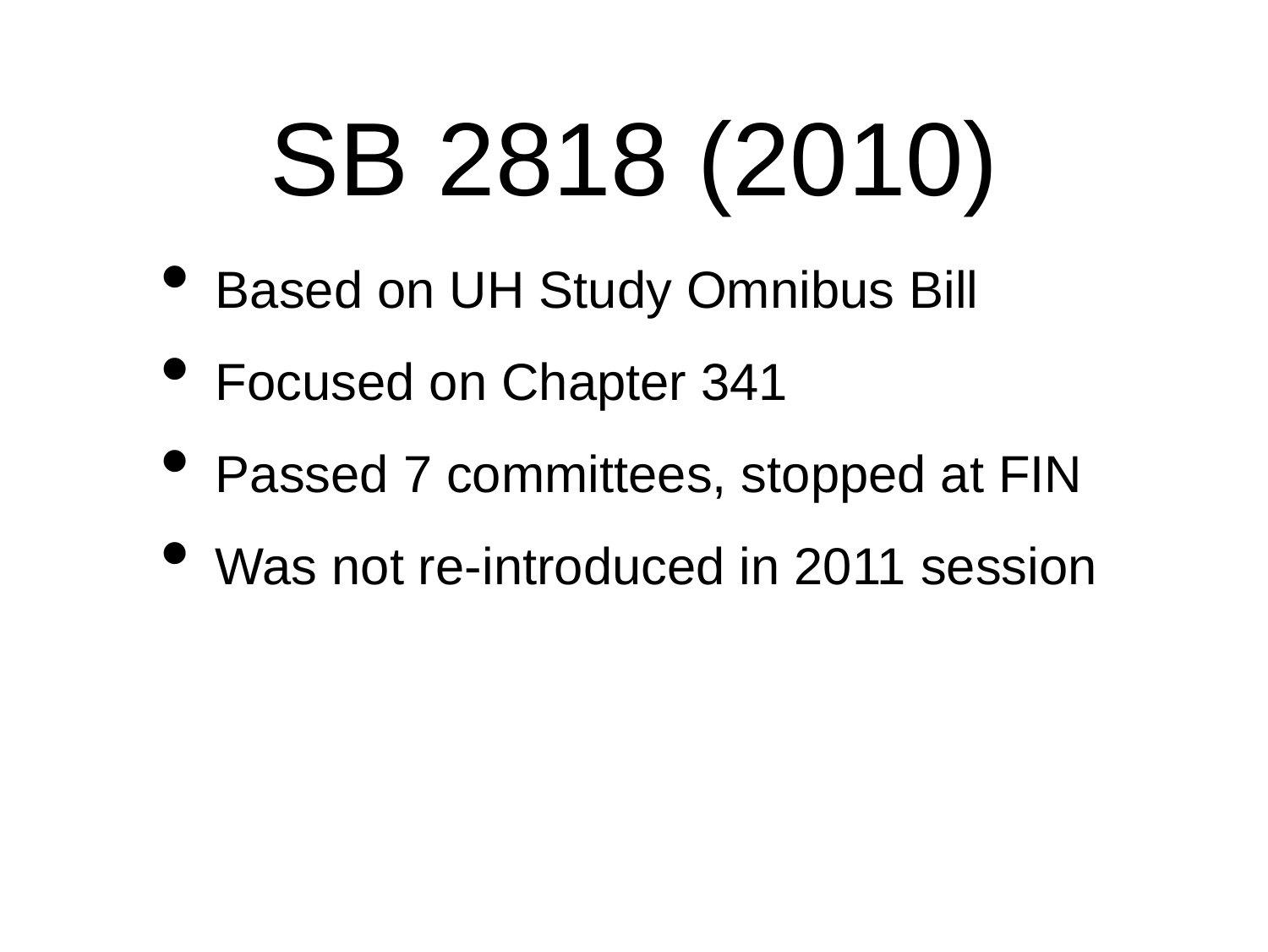#### 341/343 HRS Bills

- HB 396 (SB 981) OHA training EC
- HB 402 (SB 987) OHA approve CIA, require CIA for all EAs and EISs
- HB 424 Extend Act 87 to 2013
- HB 792 (SB 685) Creates supplemental process in statute
- HB 856 Supplementals, key "problem areas"
- HB 1315 Make Act 87 permanent
- HB 1342 Exempts certain telecommunication infrastructure from state and county permits, including 343
- HB 1402 Amends definition of EIS to include federal environmental justice policy
- HB 1409 (SB 614) Supplementals, various other amendments
- HB 1503 Exempt 5-year district boundary reviews initiated by county or OP & consistent with GPs/CPs
- SB 614 (HB 1409) Supplementals, various other amendments
- SB 626 CDUA requires EIS
- SB 685 (HB 792) Supplemental EA or EIS
- SB 688 Affordable housing exemption
- SB 699 OEQC filing fees
- SB 723 Extend Act 87 to 2015
- SB 729 OEQC & EC duties
- SB 773 Renewable energy facilitator accepting authority
- SB 981 (HB 396) OHA training EC
- SB 987 (HB 402) OHA approve CIA, require all CIA
- SB 1161 Exempts certain telecommunication infrastructure from state and county permits, including 343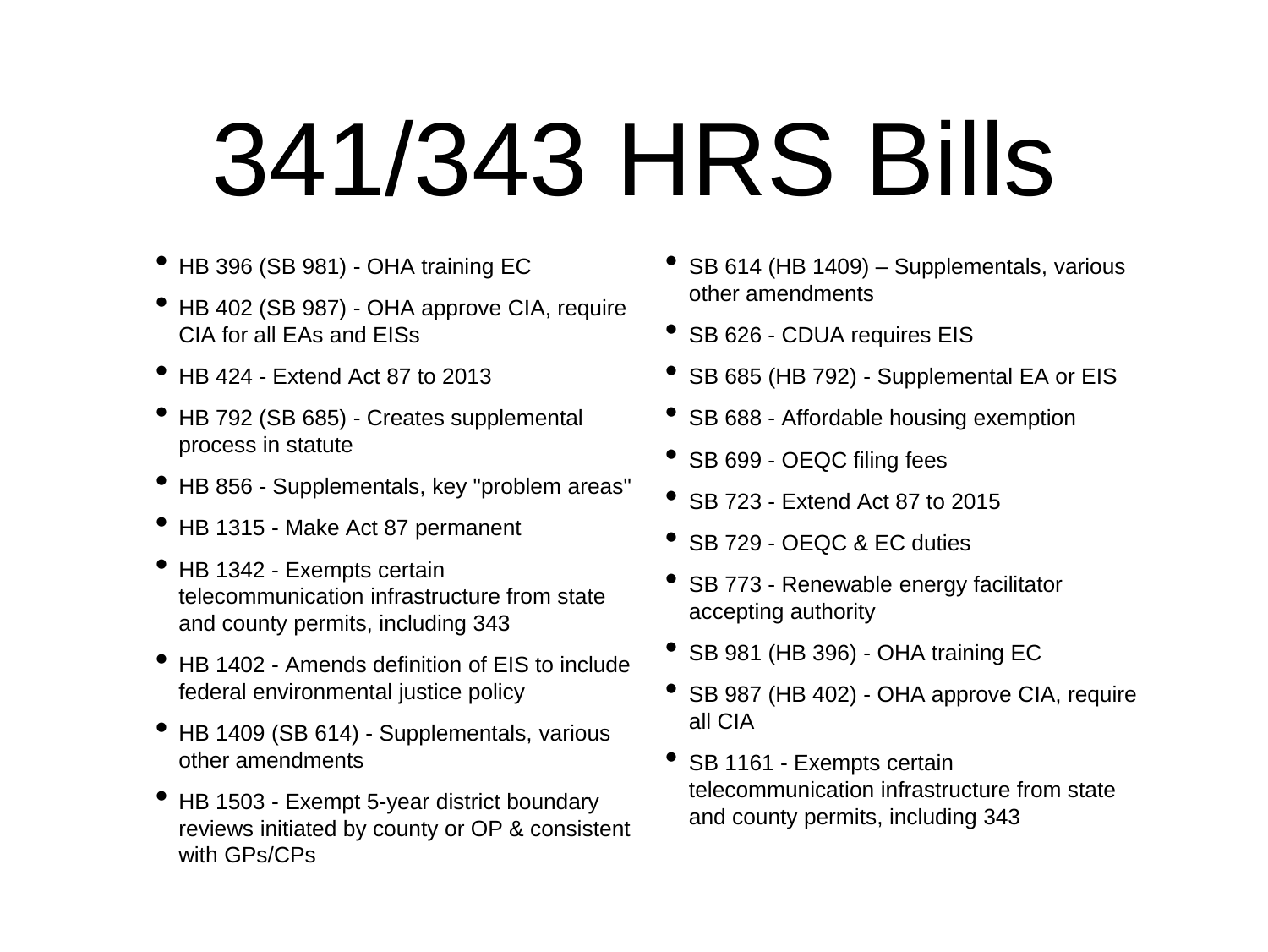## "Simplified"

- HB 396 (SB 981) OHA training EC
- HB 402 (SB 987) OHA approve CIA, require CIA for all EAs and EISs
- HB 424 Extend Act 87 to 2013
- HB 792 (SB 685) Creates supplemental process in statute
- HB 856 Supplementals, key "problem areas"
- HB 1315 Make Act 87 permanent
- HB 1342 (SB 1161) Exempts certain telecommunication infrastructure from state and county permits, including 343
- HB 1402 Amends definition of EIS to include federal environmental justice policy
- HB 1409 (SB 614) Supplementals, various other amendments
- HB 1503 Exempt 5-year district boundary reviews initiated by county or OP & consistent with GPs/CPs
- SB 626 CDUA requires EIS
- SB 688 Affordable housing exemption
- SB 699 OEQC filing fees
- SB 723 Extend Act 87 to 2015
- SB 729 OEQC & EC duties
- SB 773 Renewable energy facilitator accepting authority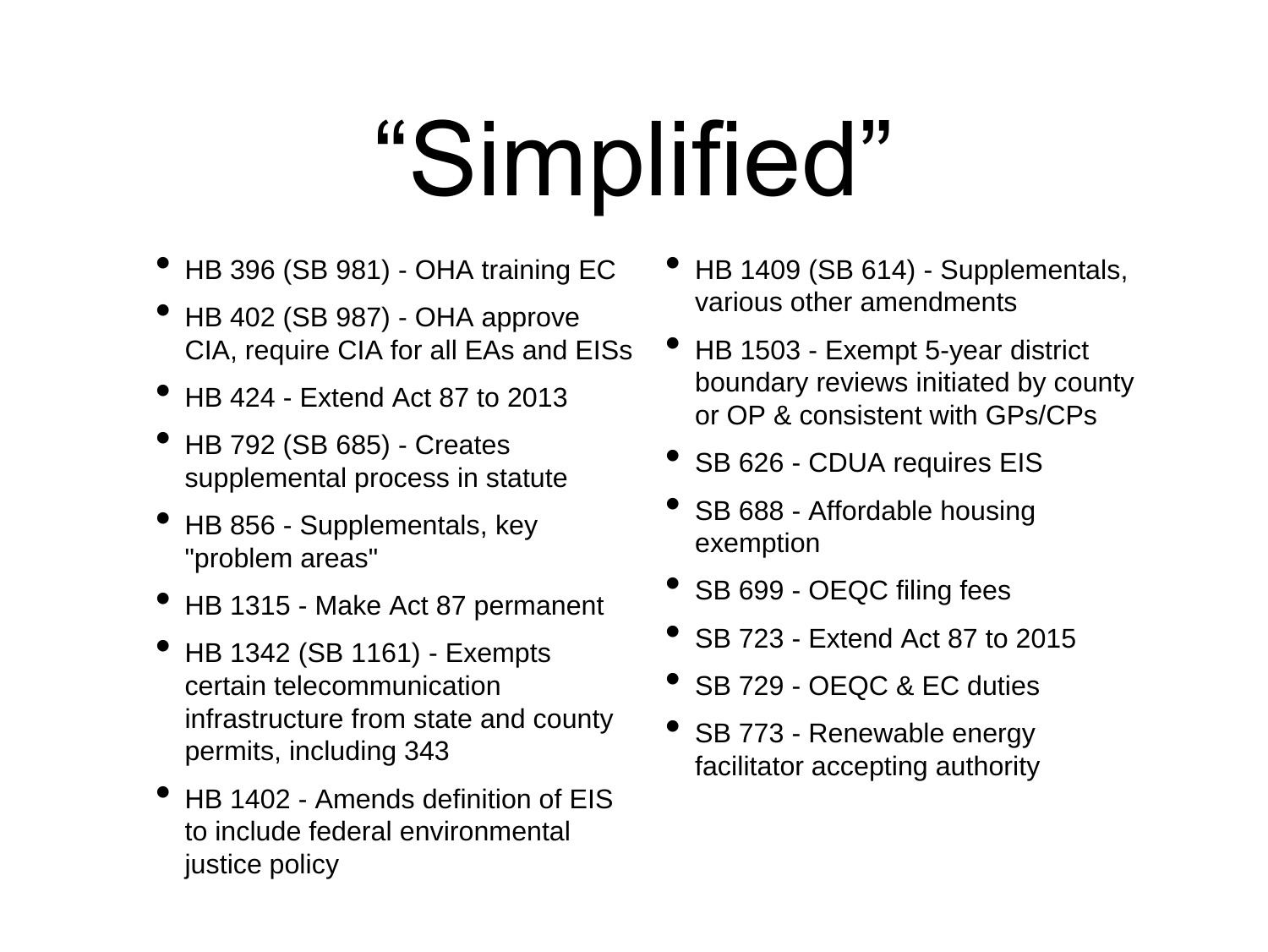#### Themes

- Governance (Chapter 341)
- Exemptions/Triggers
- Supplementals
- Cultural Impact Assessments
- Miscellaneous Tweaks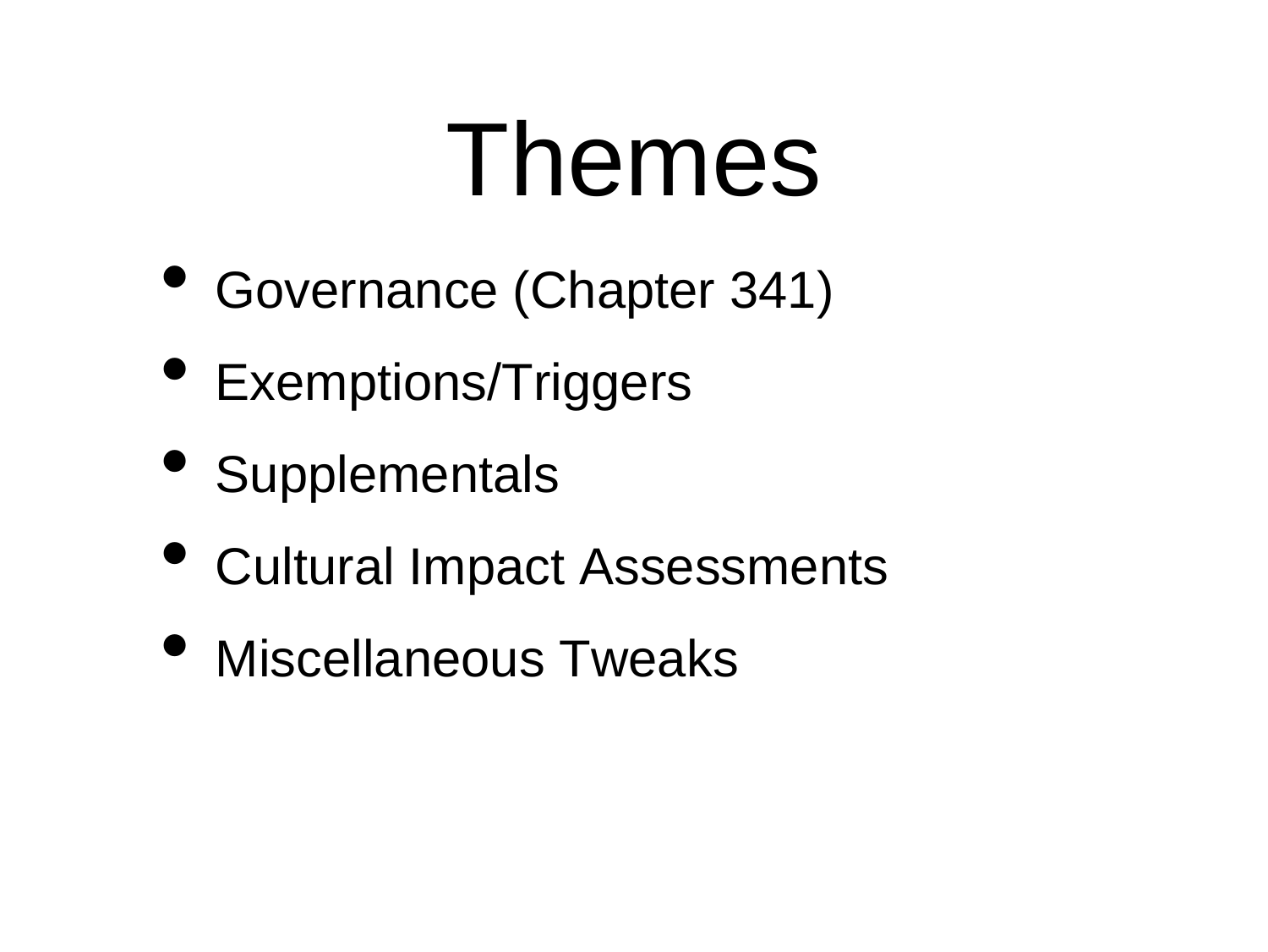# Governance (Ch. 341)

SB 729 - OEQC & EC duties

- Exempt hiring from Ch. 76 and 89
- 14 members + director
- director tie-breaker vote only
- more specific about rules
- revise annual report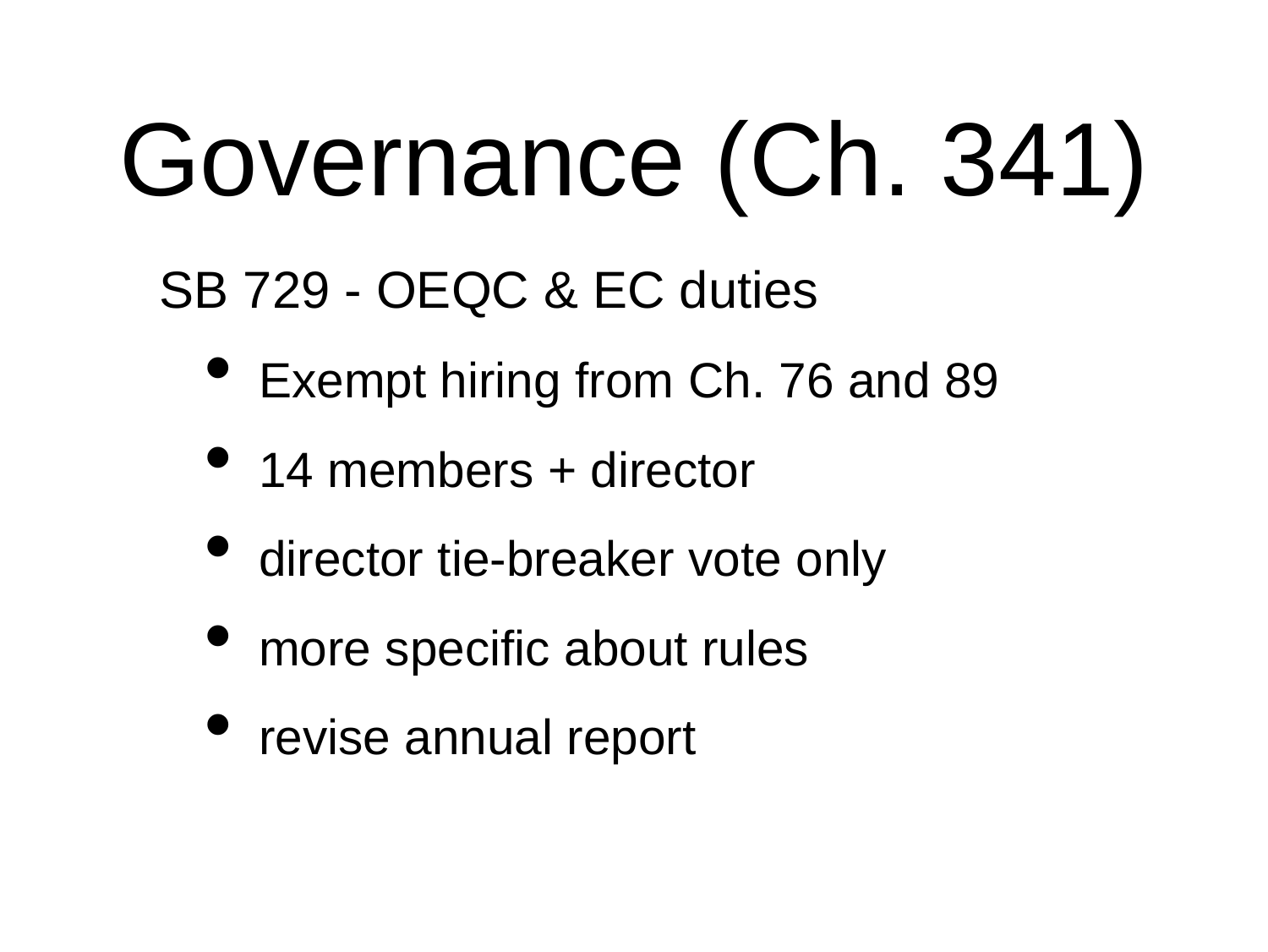# Governance (Ch. 341)

SB 699 - OEQC Filing Fees

- Waiver for smaller proponents
- Office/EC make rules for fees
- Interim Fees:

\$1500 for a DEA

\$1000 for a FEA

\$500 for an EISPN

\$4,000 for a DEIS

\$3,000 for a FEIS

\$500 for other significant addendum to an FEA

*\$500 for an FEA/Supp. EISPN;*

*\$2000 for a Supp. DEIS*

*\$1000 for any Supp. FEIS*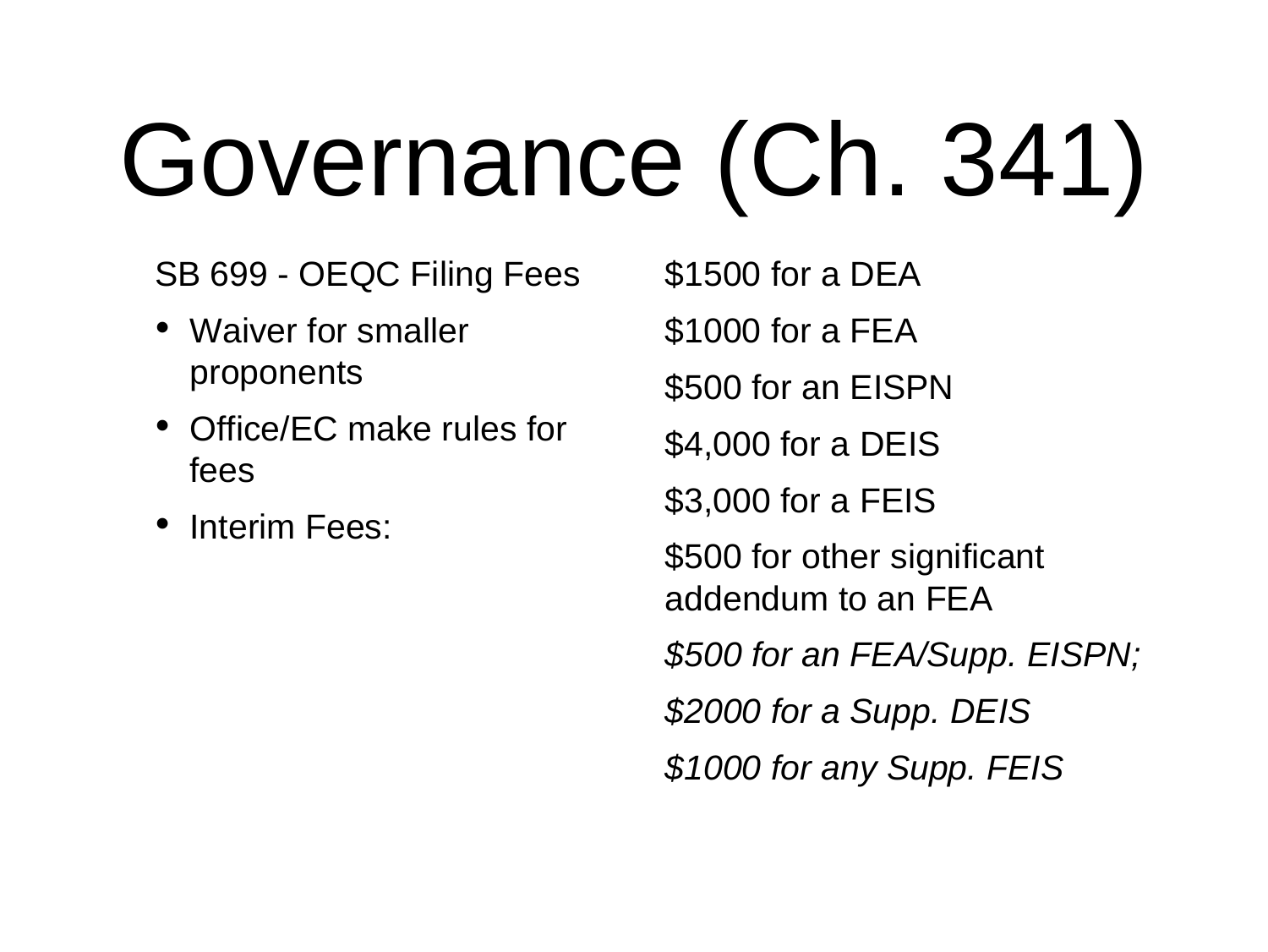#### Exemptions

Act 87 - rights-of-way, utilities, "ministerial" actions

- HB 424 Extend Act 87 to 2013
- HB 1315 Make Act 87 permanent
- SB 723 Extend Act 87 to 2015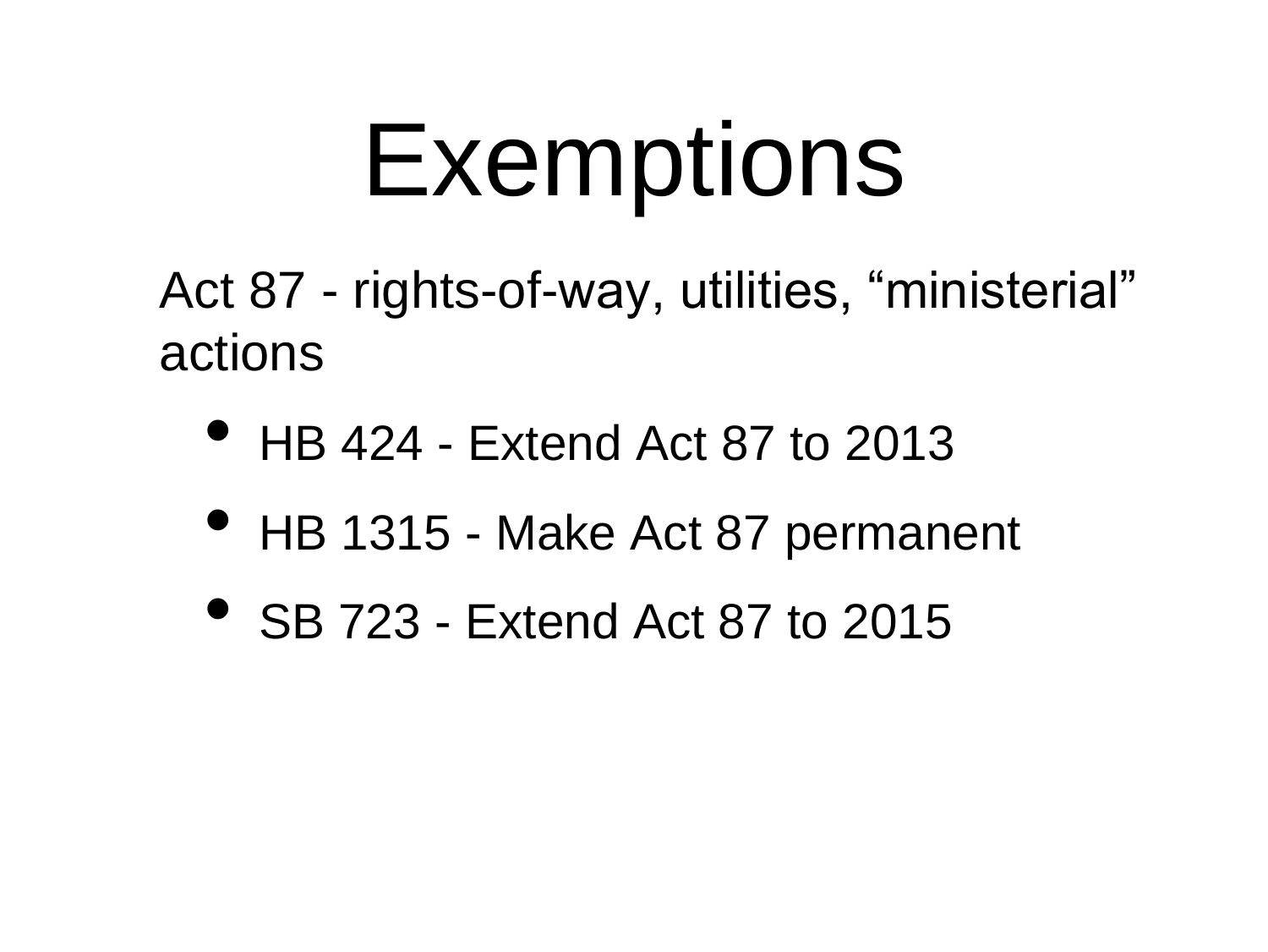# Exemptions/Triggers

- HB 1342 (SB 1161) Exempts certain telecommunication infrastructure from state and county permits, including 343
- HB 1503 Exempt 5-year district boundary reviews initiated by county or OP & consistent with GPs/CPs
- SB 626 CDUA requires EIS
- SB 688 Affordable housing exemption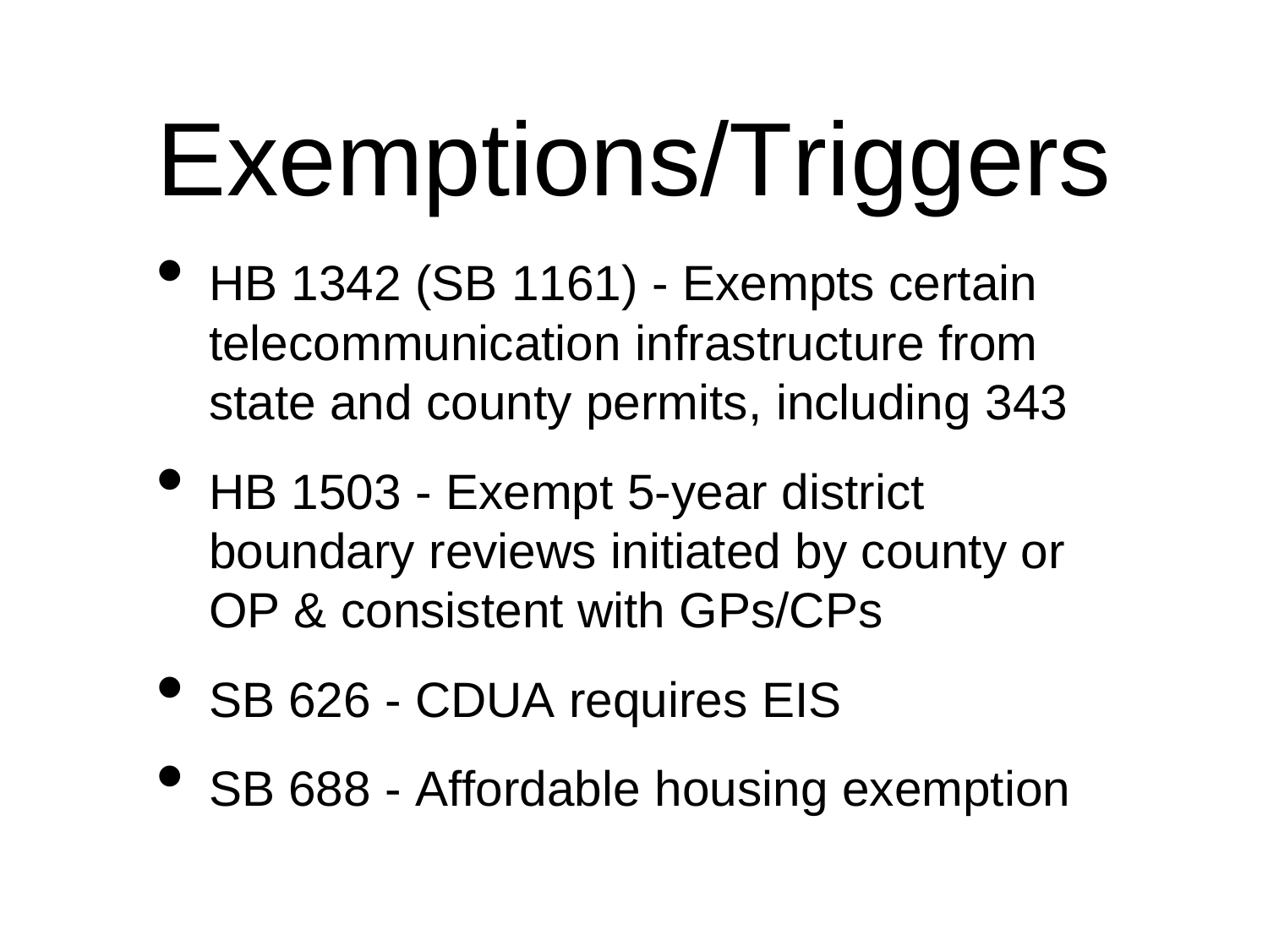## Supplementals

- HB 792 (SB 685) Creates supplemental process in statute
- HB 856 Supplementals, key "problem" areas"
- HB 1409 (SB 614) Supplementals, various other amendments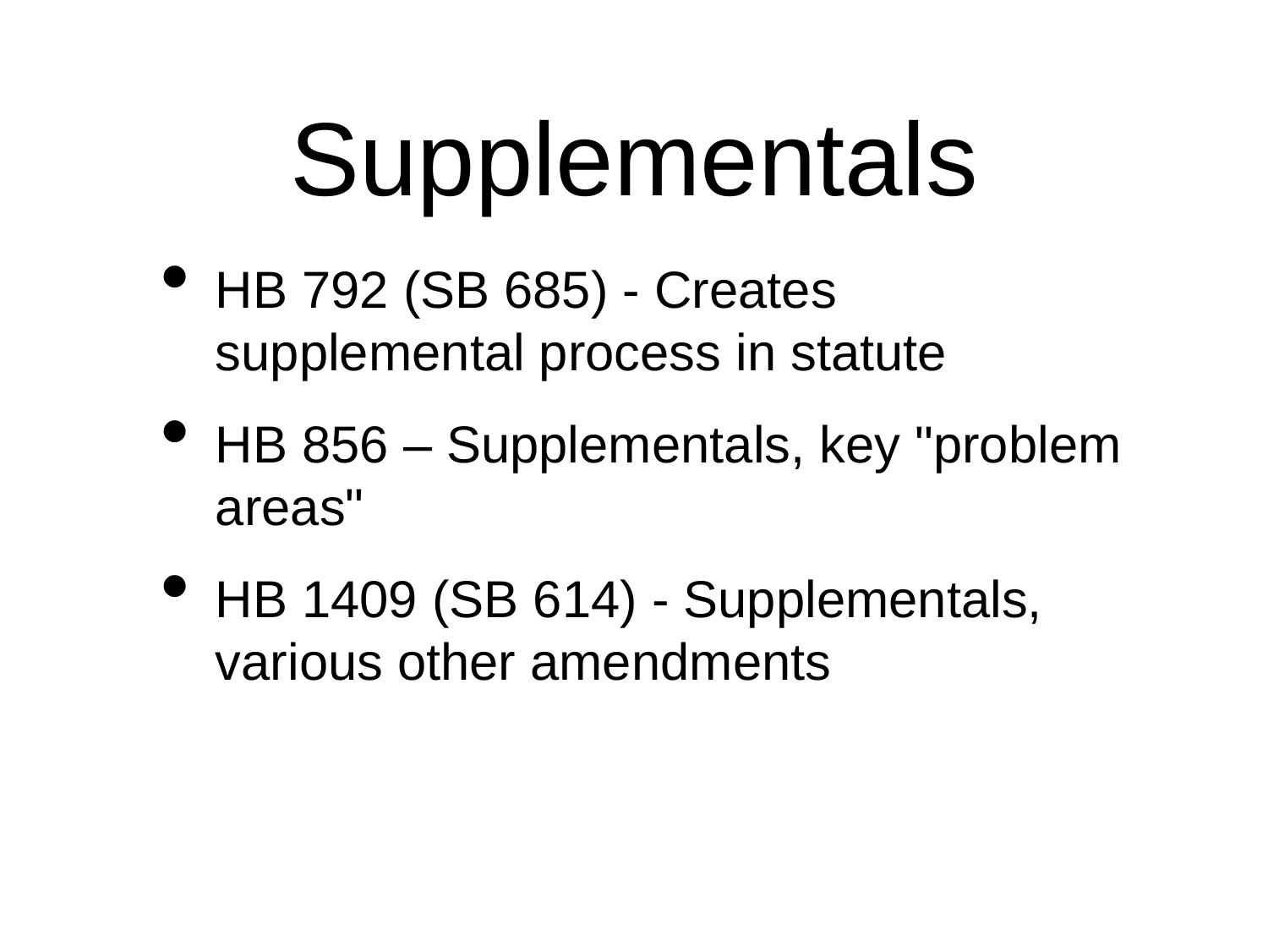#### Cult. Imp. Assessments

- HB 396 (SB 981) OHA training EC
- HB 402 (SB 987) OHA approve CIA, require CIA for all EAs and EISs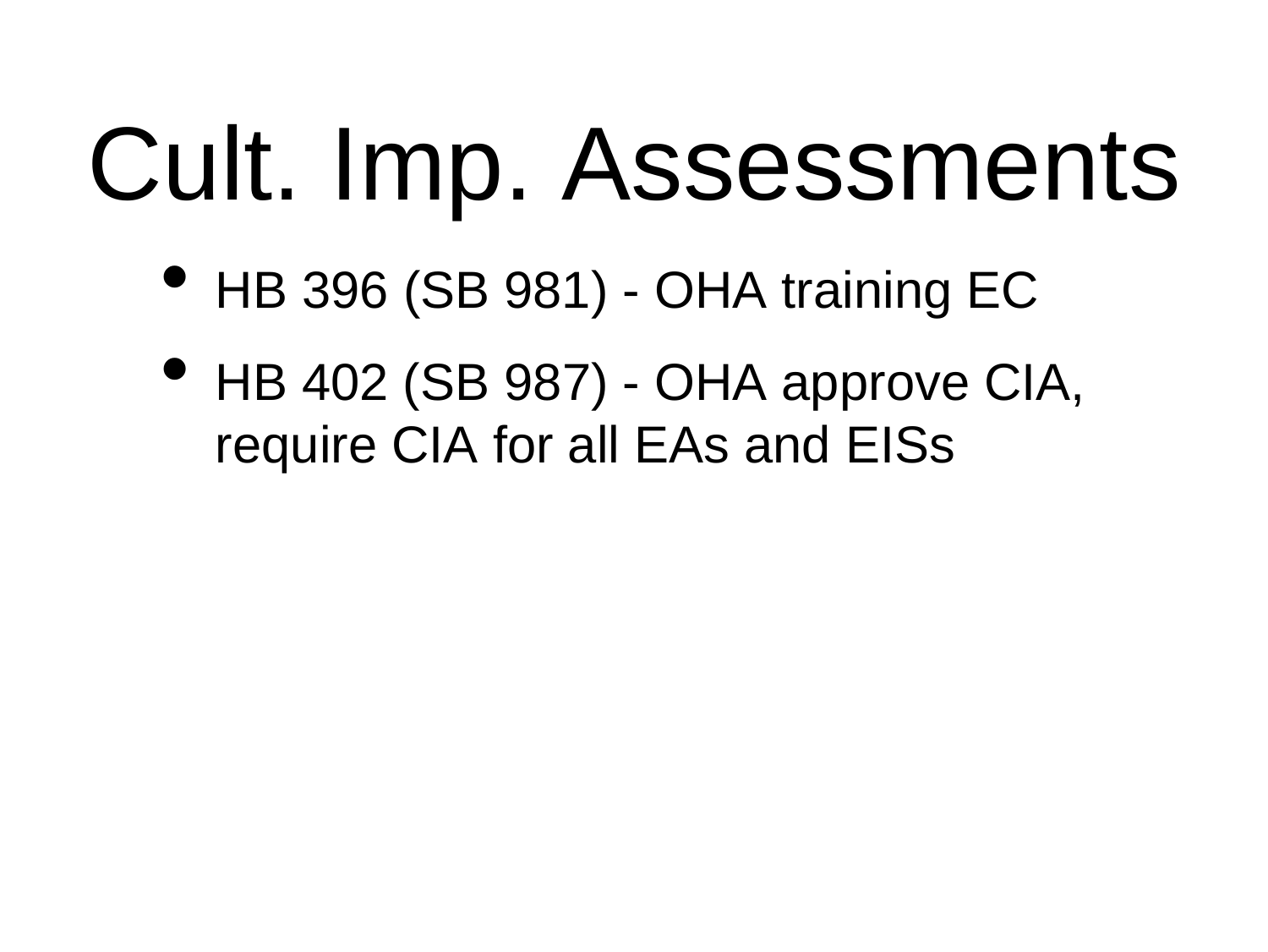#### Miscellaneous

- HB 1402 Amends definition of EIS to include federal environmental justice policy
- SB 773 Renewable energy facilitator accepting authority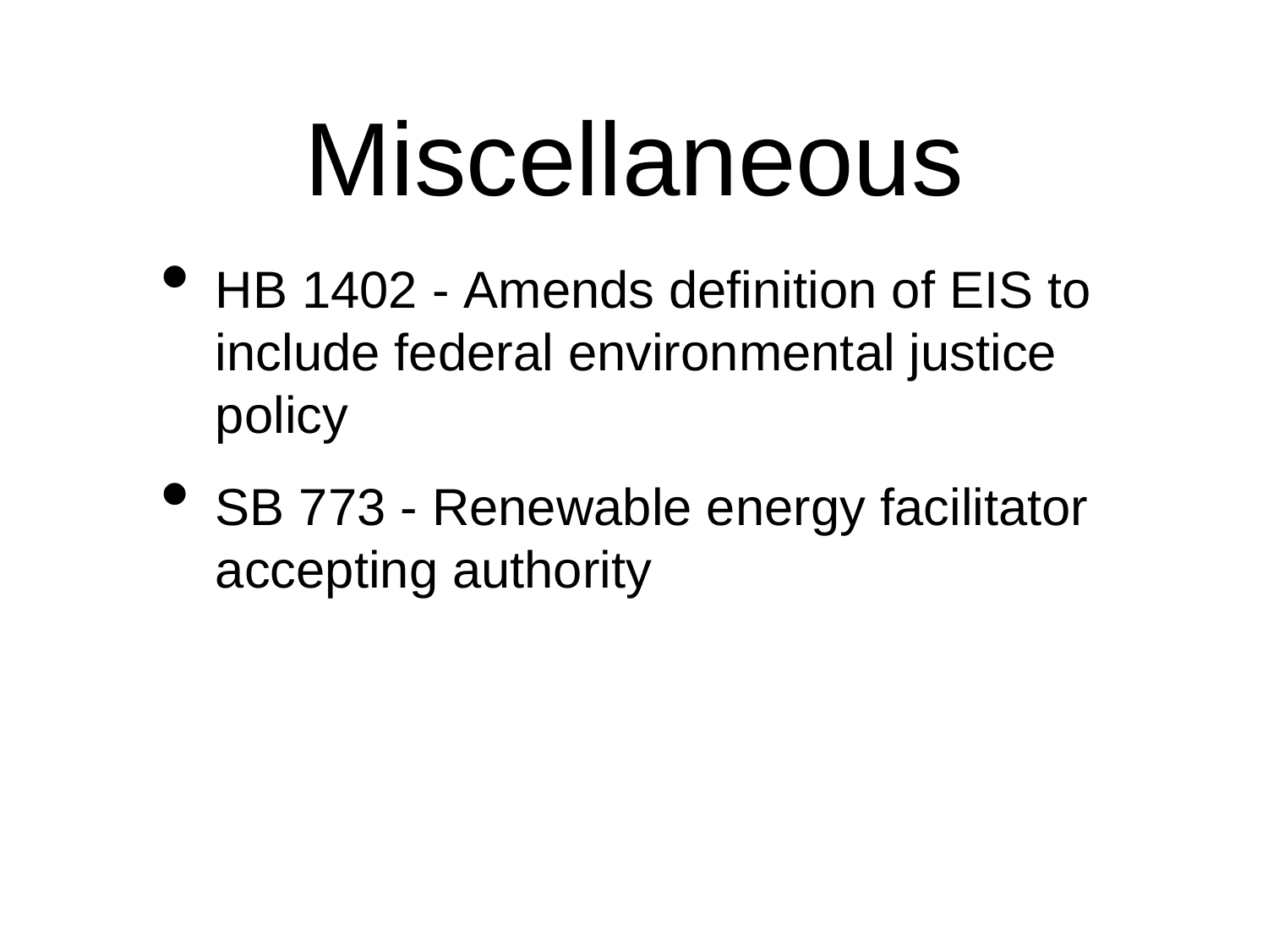#### DOA

- HB 792 (SB 685) Creates supplemental process in statute
- HB 856 Amend 343 for key "problem areas", supplementals
- HB 1315 Make Act 87 permanent
- HB 1402 Amends definition of EIS to include federal environmental justice policy
- HB 1409 (SB 614) Comprehensive reform of 343, supplementals
- HB 1503 Exempt 5-year district boundary reviews initiated by county or OP & consistent with GPs/CPs
- SB 626 CDUA requires EIS
- SB 688 Affordable housing exemption
- SB 773 Renewable energy facilitator accepting authority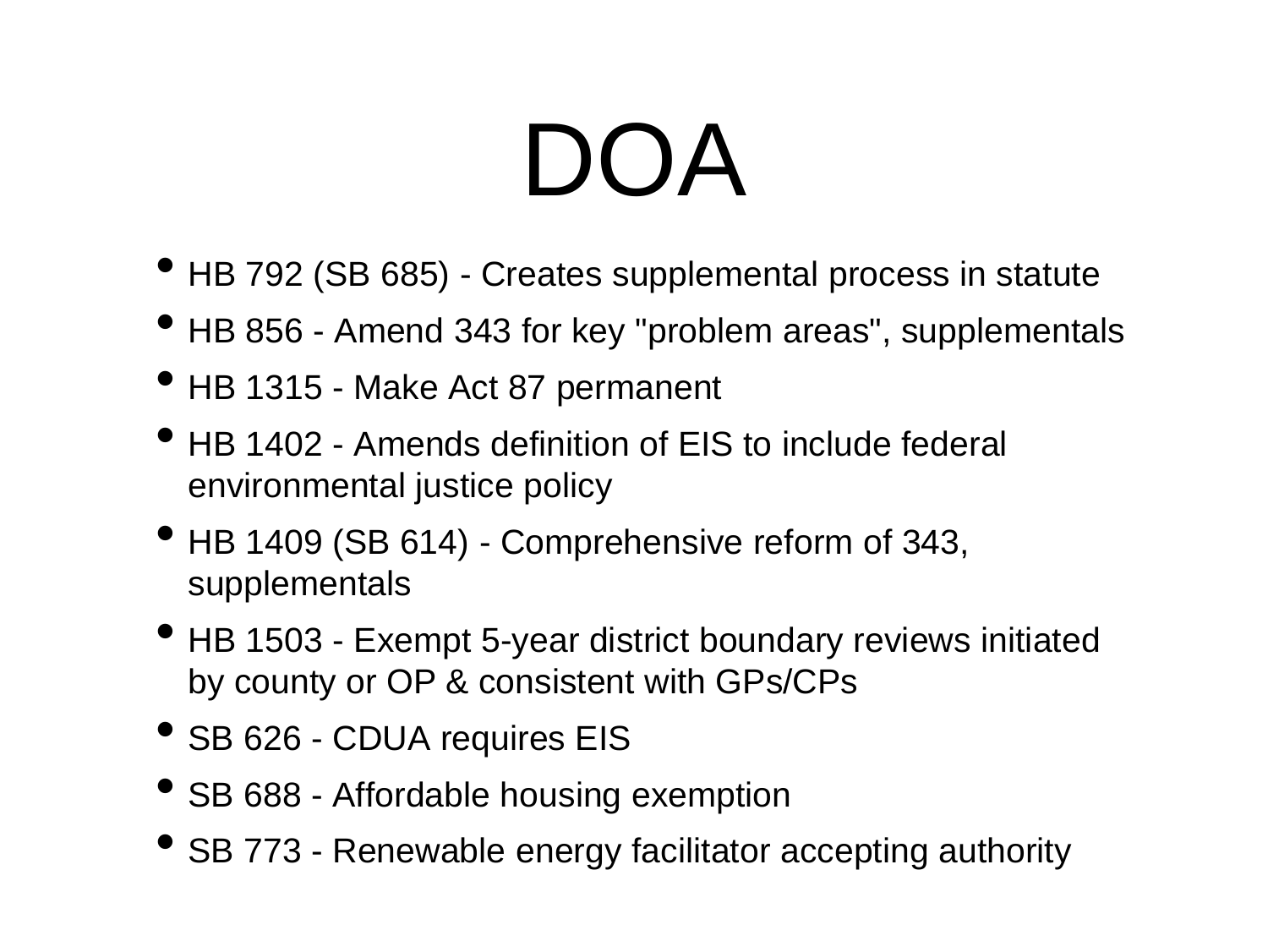#### Ran Out of Gas

- HB 396 OHA training EC
- HB 402 (SB 987) OHA approve CIA, require all CIA
- SB 729 OEQC & EC duties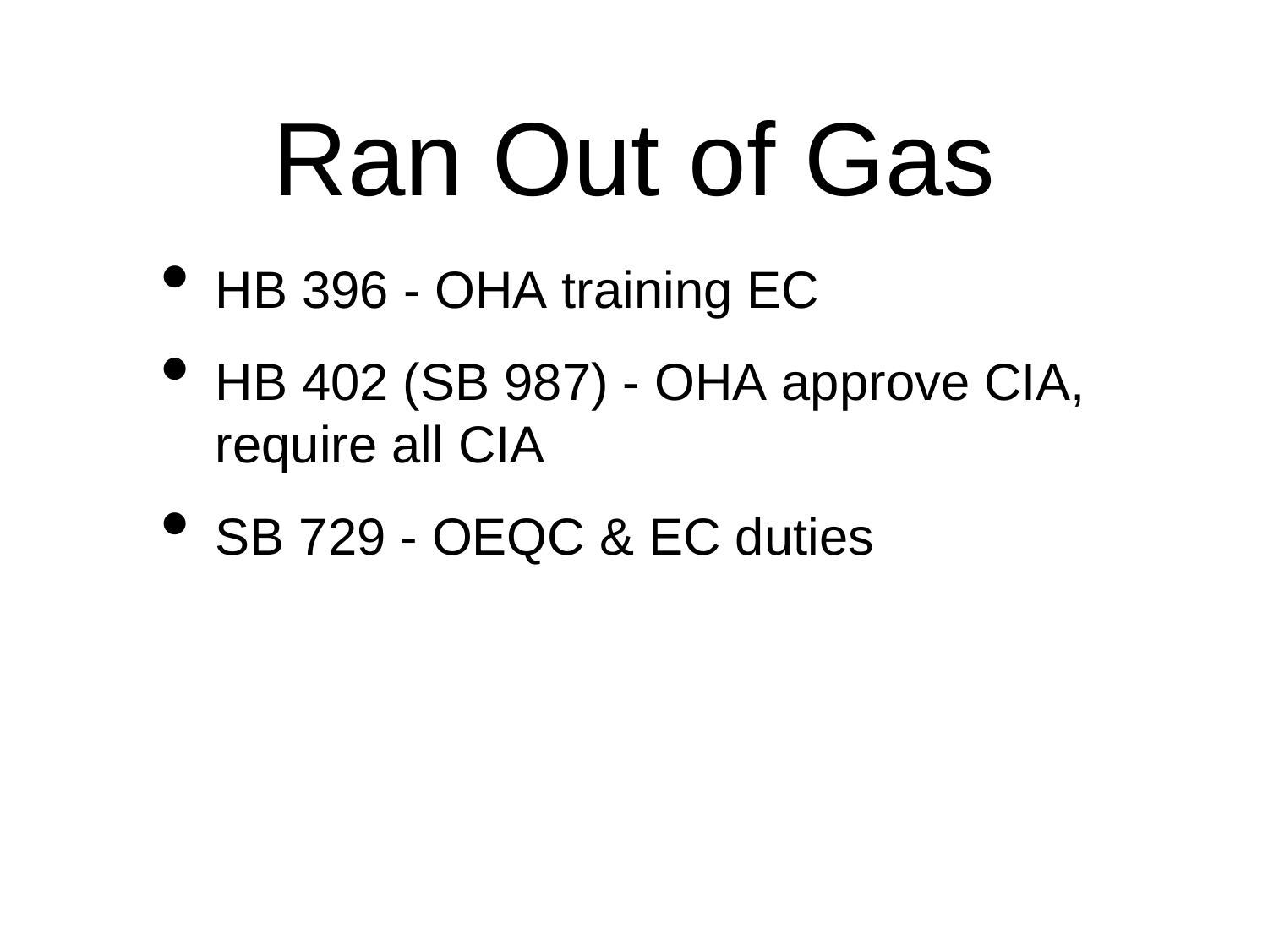#### Almost There

- HB 424 Extend Act 87 to 2013
- SB 723 Extend Act 87 to 2015
- SB 699 OEQC filing fees
- SB 981 OHA training EC
- HB 1342 Exempts certain telecommunication infrastructure from state and county permits, including 343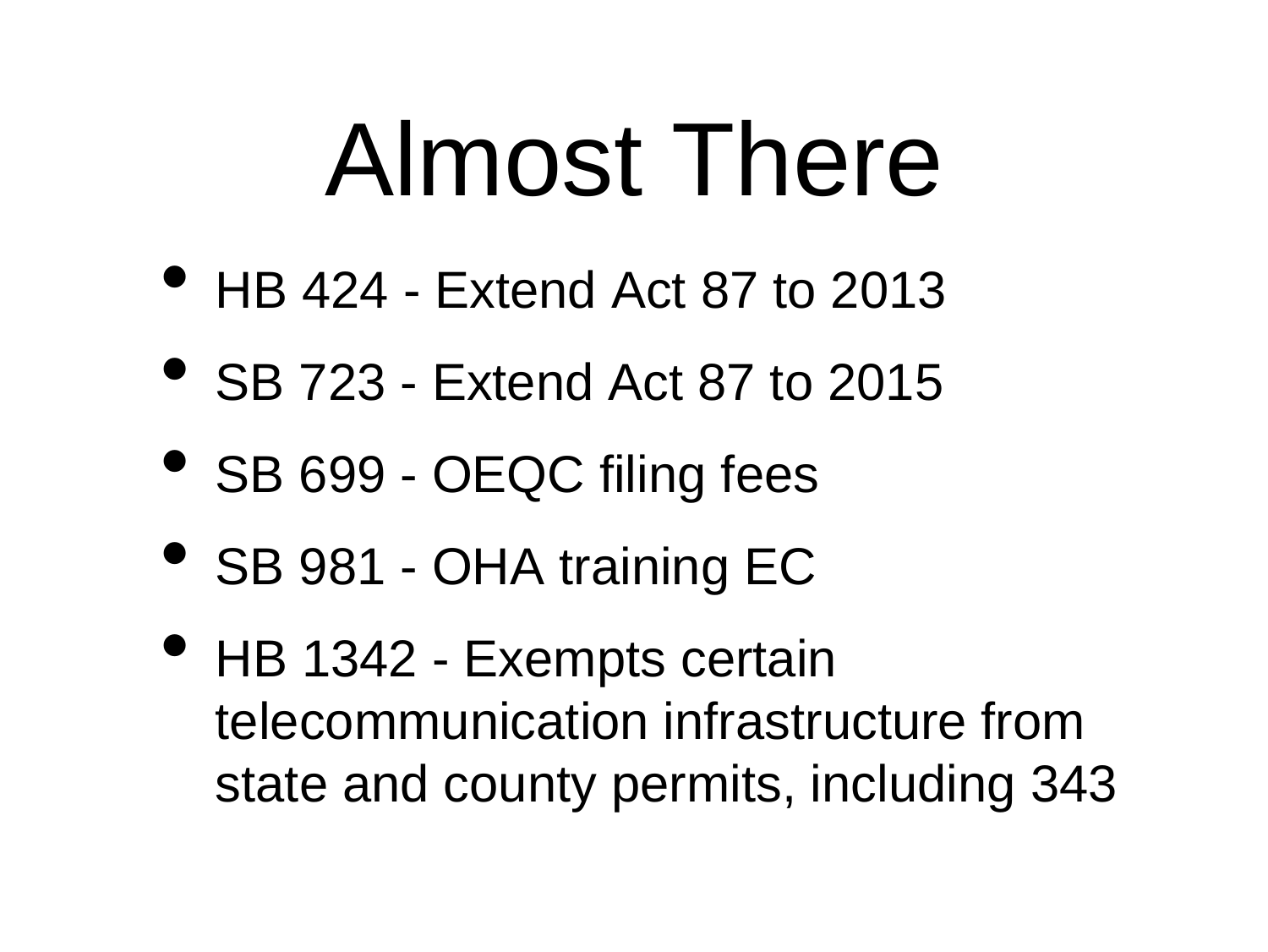# The Big Picture?

- Many bills based on issues raised in UH EIS report
- SB 699 OEQC filing fees direct result of Working Group consensus
- Act 87 extension a given
- Other bills advance sector-based interests
- Who's looking out for the big picture?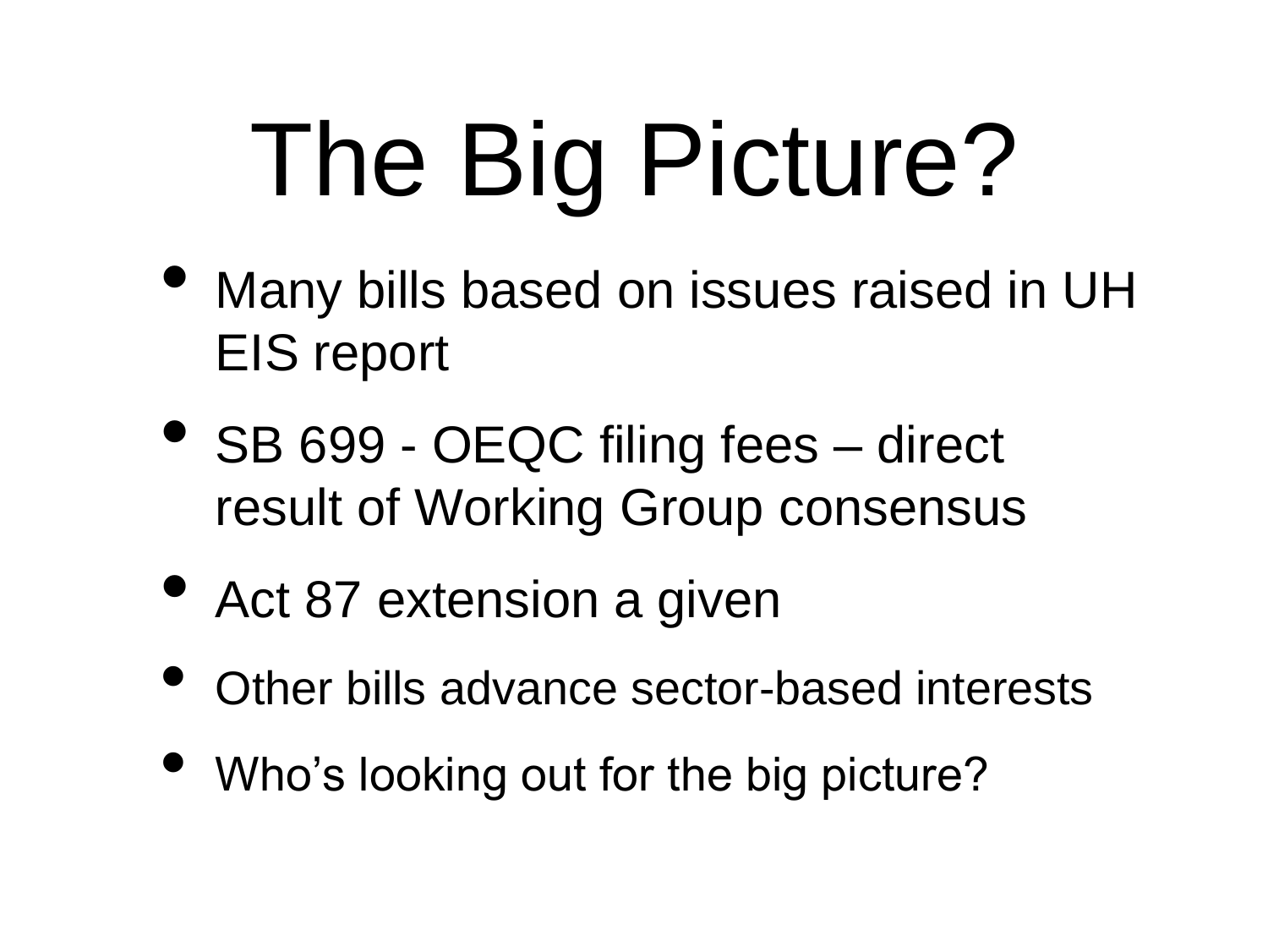Testifiers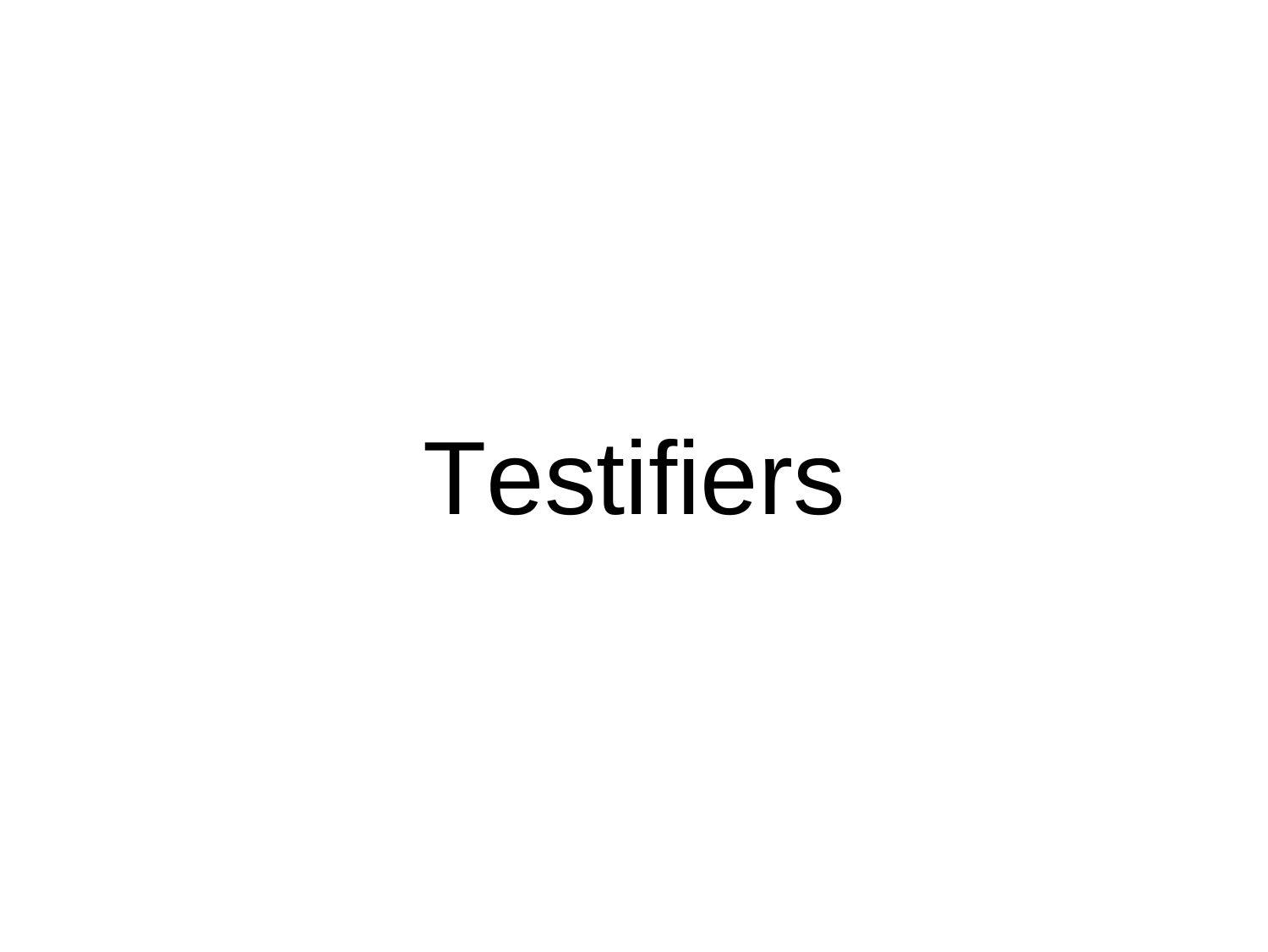#### APA Subcommittee

- Formed EIS Subcommittee in 2008
- Chapter President Ralph Portmore appointed Lee Sichter as chair
- Met 5 times to review UH EIS Final Report
- APA Ex. Comm. approved subcommittee report by majority vote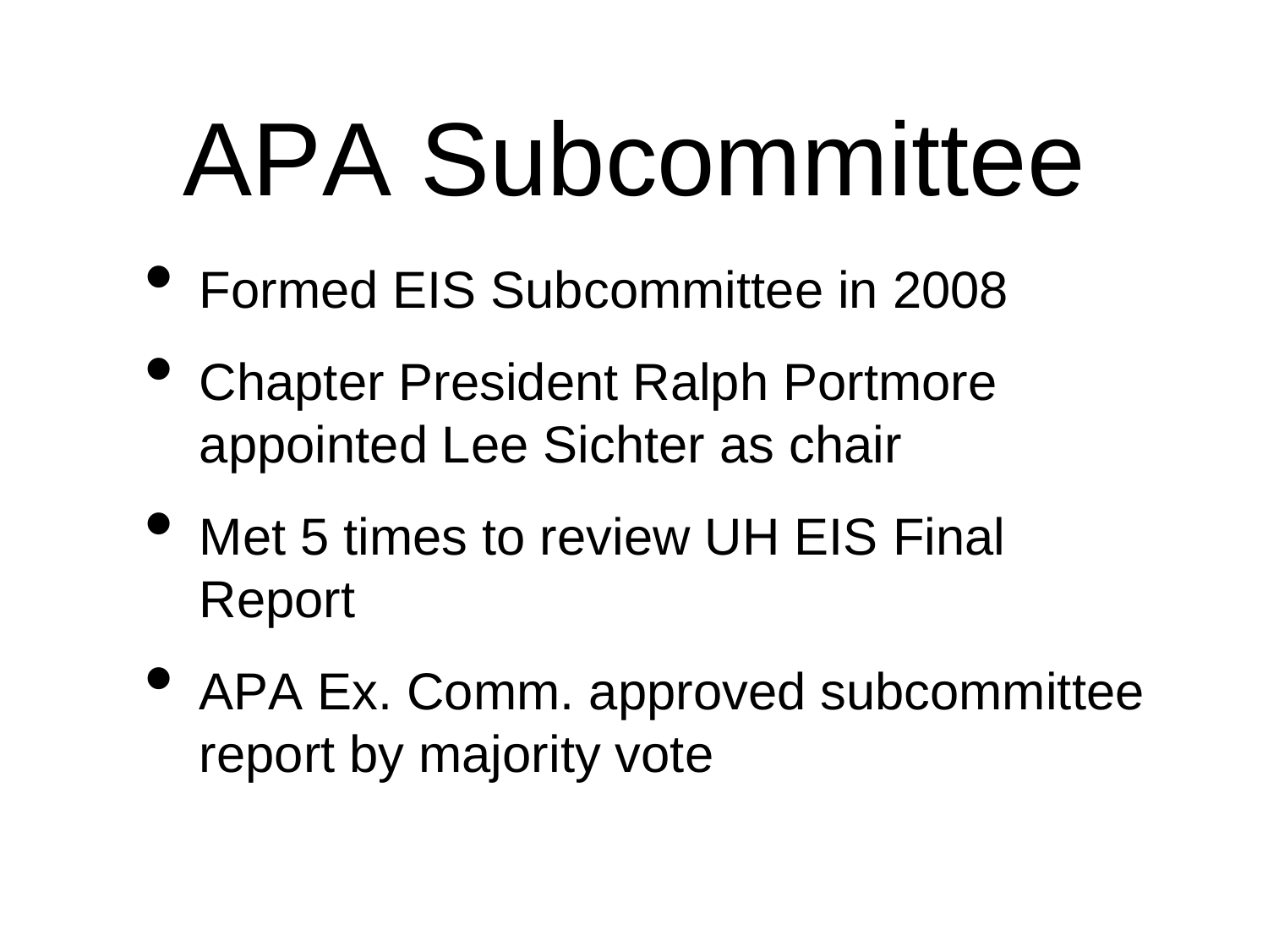# Ch. 341 Highlights

- Strengthen role of Director over EC
- Reduce EC membership
- Support increased OEQC capacity, funding
- Restore Env. Ctr. as research institute